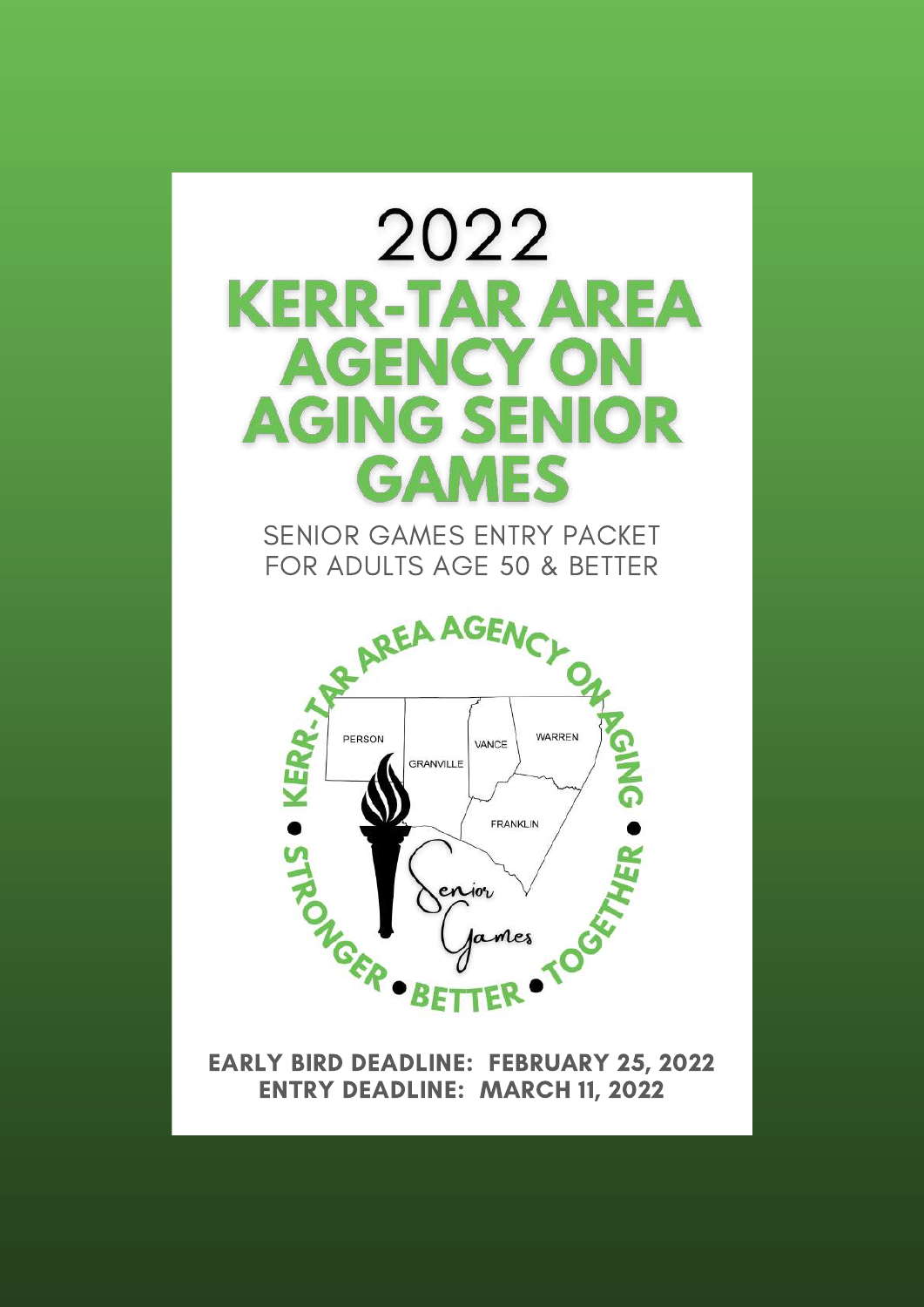## **KTAAA Senior Games**

Senior Games is a holistic approach to keeping the body, mind, and spirit fit while enjoying the company of friends, family, spectators, and volunteers. To promote total health and physical fitness, events of longer duration and lower intensity are strongly recommended. High-intensity types of activities are offered primarily for the conditioned, trained athlete.

## IMPORTANT DATES

| February 25, 2022     | <b>Early Bird Registration Deadline</b>   |
|-----------------------|-------------------------------------------|
| March 11, 2022        | Registration Deadline for Athletic &      |
|                       | <b>SilverArts Events</b>                  |
| March 25-May 10, 2022 | <b>Athletic Events</b>                    |
| May 5, 2022           | SilverArts Entries & Music for Performing |
|                       | Deadline                                  |
| May 19, 2022          | SilverArts Showcase & Awards              |
|                       |                                           |

## TABLE OF CONTENTS



Kerr-Tar Area Agency on Aging (KTAAA) Senior Games is sanctioned by North Carolina Senior Games, Inc. NCSG, Inc. is sponsored statewide by the North Carolina Division of Aging & Adult Services.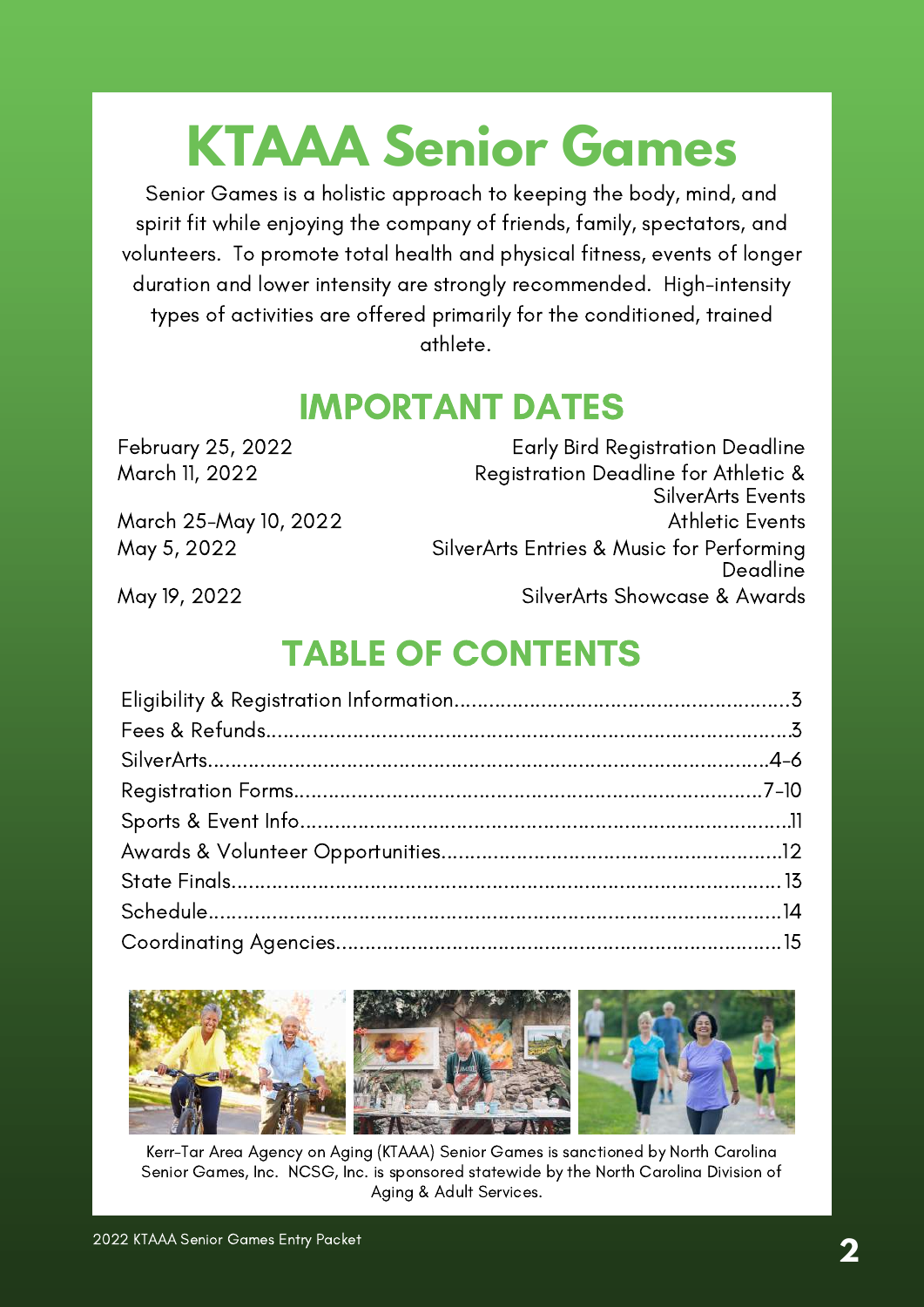## <span id="page-2-0"></span>**Eligibility Information**

### **ELIGIBILITY**

To be eligible to participate, you must be 50 years of age or better on or before December 31, 2022 **and** be a resident of one of these five counties: Franklin, Granville, Person, Vance, or Warren. Also, a participant must be a North Carolina resident for a minimum of three consecutive months of the year.

### VERIFICATION OF ELIGIBILITY

A copy of your driver's license or picture ID will be required each day and at each activity to verify your age and/or place of residence and for personal safety.

### AGE CATEGORIES

A participant's age as of December 31 of each year determines the age category in which they will compete. Men and women compete in separate categories in the following five-year age increments: 50-54, 55-59, 60-64, 65-69, 70-74, 75-79, 80- 84, 85-89, 90-94, 95-99, 100+. You must compete at the scheduled time with your age/sex category. In doubles competition, partners compete in the age category of the younger partner.

## **Registration Information**

Please complete the appropriate form(s) and return with fees to the Senior Center in your county by 5:00 pm on March 11, 2022. Save \$5 in registration fees and register by the Early Bird Deadline of February 25, 2022. This includes entries for all events (sports and SilverArts). Each individual, including both doubles partners, must submit a completed Entry Form. Please make checks payable to: Kerr-Tar COG. There are no exceptions. The deadline is strictly enforced in fairness to all participants.

## **Fees & Refunds**

Entry Fees for Athletic Events and SilverArts are \$15 per person (includes one t-shirt, lunches on noted days, and SilverArts Admission). The Event Fees are to help cover charges for facility and equipment usage for activities you choose to enter. Event fees will be charged for golf at \$27 (18 holes), bowling at \$5 (3 games, with no additional shoe rental fee), and mini golf at \$3. **Refunds** will be handled on a case by case basis. Contact your local Senior Center or the KTAAA Senior Games Coordinator for more information.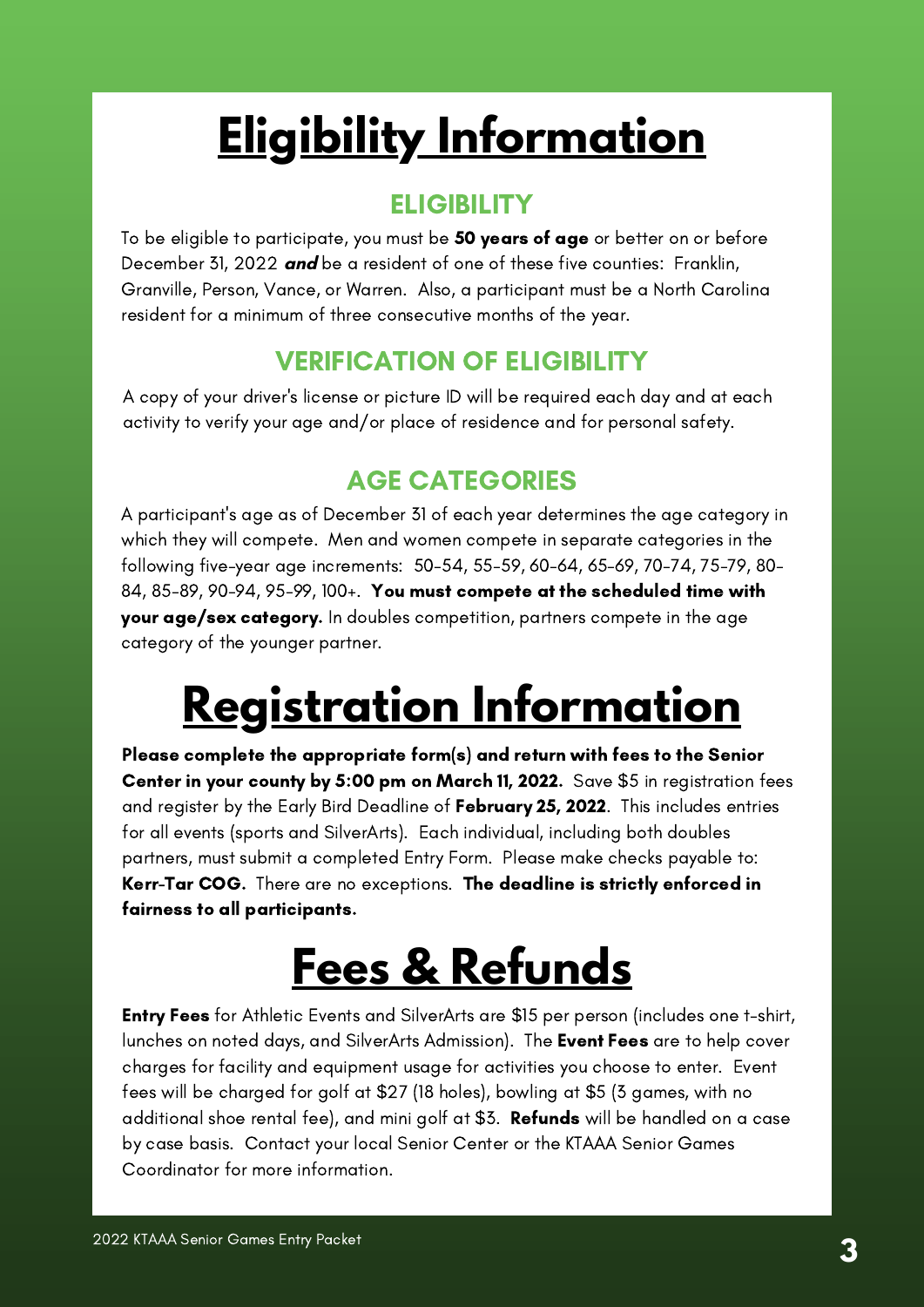## **SilverArts Information**

### <span id="page-3-0"></span>May 5: Items due to your local Senior Center May 19: SilverArts Exhibit & Performing Arts competition held in Warren County

### SILVERARTS GUIDELINES

Please read the guidelines carefully. Use listed categories to complete registration form. Artist's name and title of entry must appear on, or be attached to entry for identification. Entries must be the original work of the artist, must be a work created after the artist is age 50 and must have been completed within the last two years. Entries from previous years are not eligible and will not be accepted. A maximum of two pieces per sub-category will be allowed.

### VISUAL ARTS

Acrylics, drawing, oil, photography, watercolor, pastels, sculpture, and mixed media.

- All artwork (except sculptures) must be framed, securely wired and ready to hang (no hooks or string).
- Artwork can be no larger than 36" x 42", including matting & frame. Entries can be no heavier than 50 pounds and must be able to be displayed in a 3' x 3' area.
- The artwork must be an original no prints.
- Sculpture groups may have no more than 3 pieces per set.
- Artist entering this category (except sculptures) will be required to provide an easel to display artwork. All easels must be in good condition. Please be sure your name is on back of your easel.



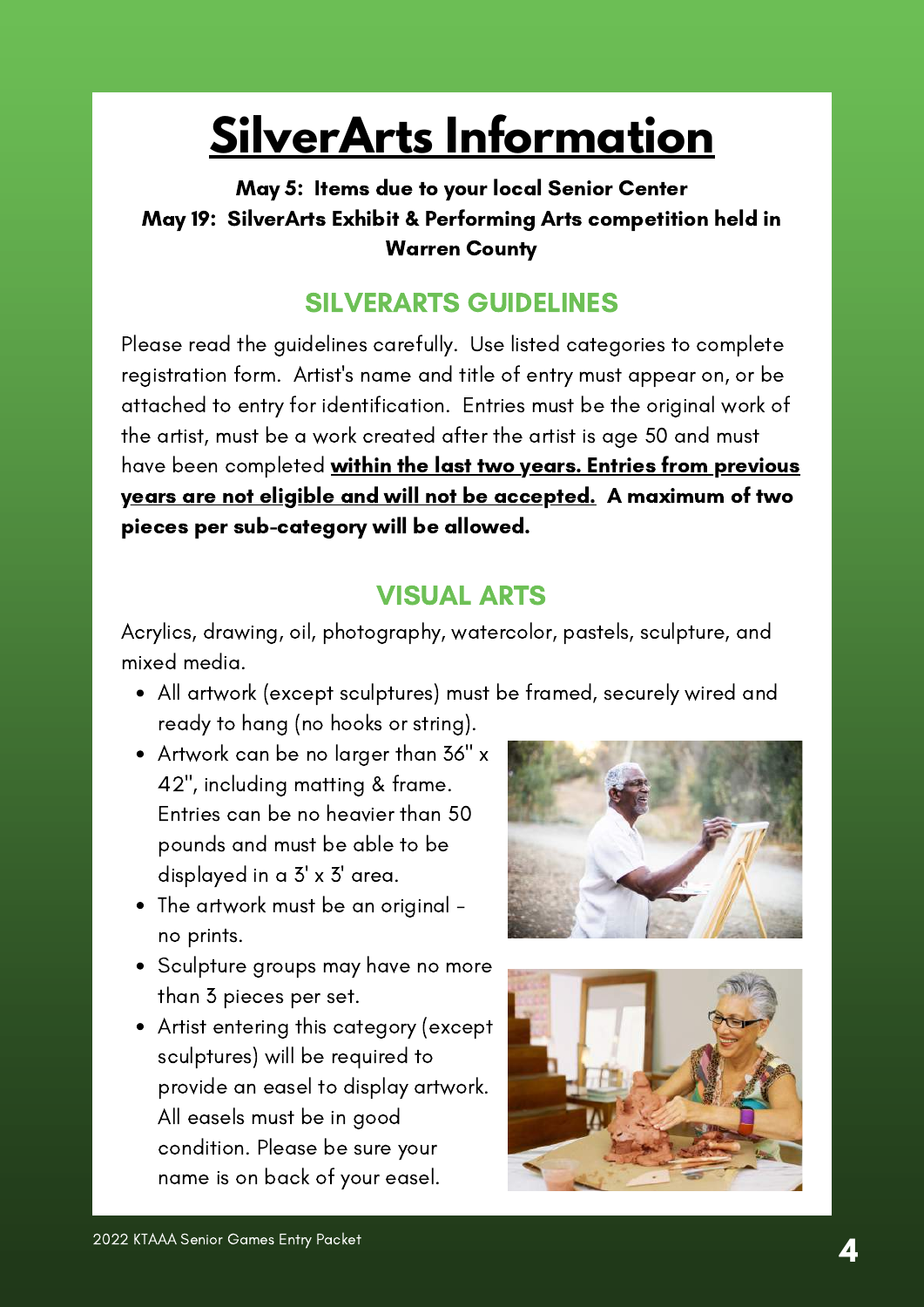## **SilverArts Info, cont.**

May 5: Items due to your local Senior Center May 19: SilverArts Exhibit & Performing Arts competition held in Warren County

### LITERARY ARTS

Essay/articles, poems, life experience, and short stories.

- Poems can be no longer than 40 lines and must be typed.
- All entries can be no longer than 8 pages, double spaced and typed with 1" margins on 8.5" x 11" paper with a minimum font size of 10 point.
- All entries must have a title page which includes 1) Title of work, 2) Sub-category, and 3) Name of artist. Artist name should not appear on the content pages.



### HERITAGE ARTS

Basket weaving, crochet, jewelry, needlework, tole painting, weaving, woodworking, knitting, pottery (hand & thrown), hand quilting, stained glass, and woodcarving.

- Entries must be the work of an individual and not a group. 1.
- 2. Patterns may be used, but no stamped pieces will be accepted.
- 3. Pottery must be thrown or hand built.
- Latch hook rugs and pieces from ceramic molds will not be 4. accepted.
- Pieces can be no heavier than 50 pounds and must be able to be 5. displayed in a 3' x 3' area.
- 6.Groupings (sets) may have no more than 3 pieces per set.
- Framed works can be no larger than 36" x 42", including matting & 7. framing. All framed work must be securely wired and ready to hang (no hooks or strings).
- Artist's name and title of entry must appear on, or be attached to 8. entry for identification.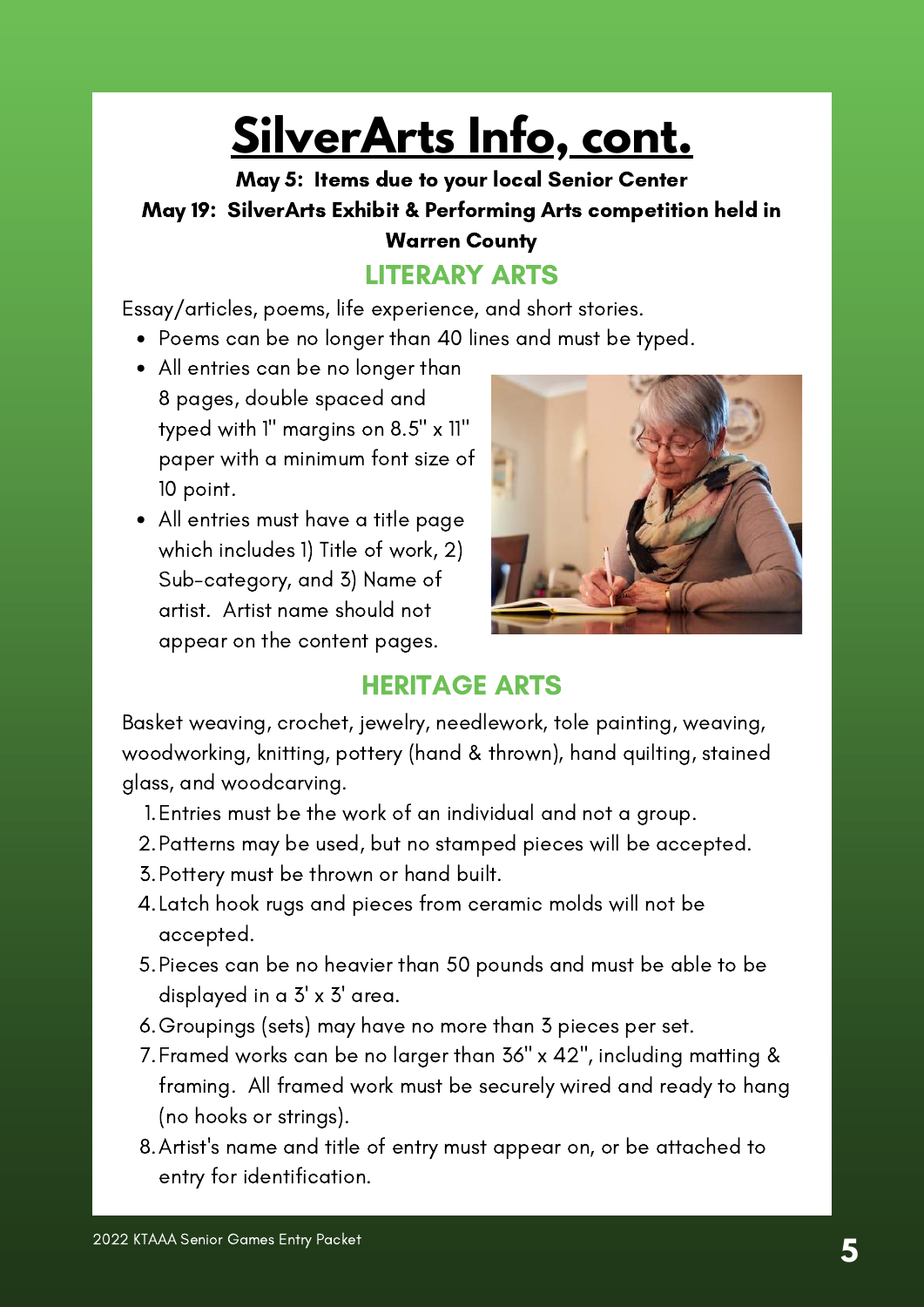## **SilverArts Info, cont.**

May 5: Items due to your local Senior Center May 19: SilverArts Exhibit & Performing Arts competition held in Warren County

### PERFORMING ARTS

Comedy/drama, dance, line dance, instrumental, vocal.

- Entries are limited to three (3) minutes of on-stage time. Exceeding the time limit will result in automatic disqualification.
- If a cassette tape or compact disc is used, artist must provide a high quality performance tape or disc set to the beginning. The music is due to your local Senior Center by the SilverArts deadline (May 5).
- Voice presentations must be a live performance by the artist. Background music can be taped. Lip-sync is not permitted as an act.
- All artists in a group must register individually.
- The Group Leader, who must be a participant, must complete the SilverArts Information Form for the group and submit it with their Registration Form.





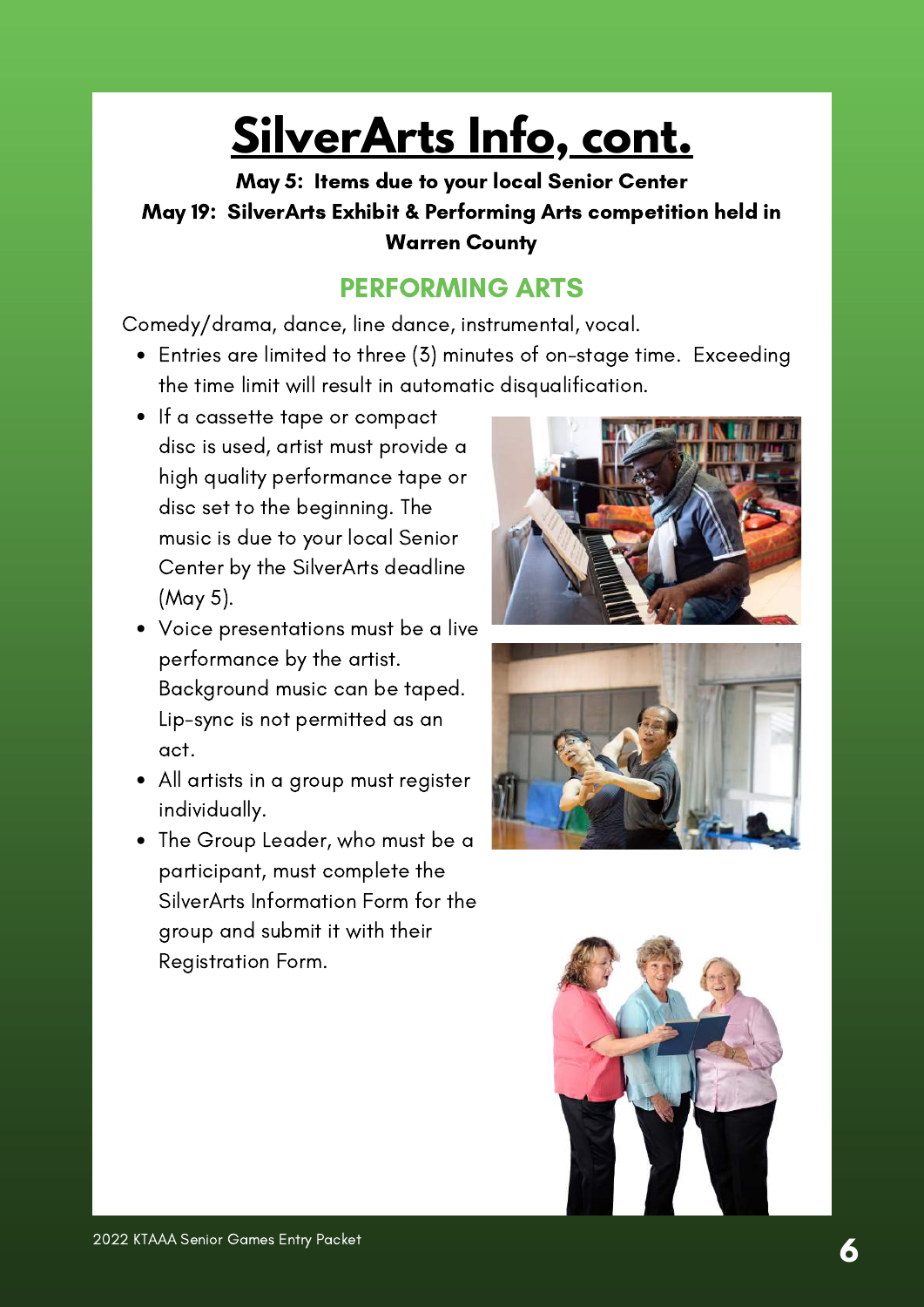Please PRINT clearly.

#### PARTICIPANT INFORMATION

<span id="page-6-0"></span>

| Name: _______________________                                             |                                 |                                                                               |  |
|---------------------------------------------------------------------------|---------------------------------|-------------------------------------------------------------------------------|--|
| (First)                                                                   | (MI)                            | (Last)                                                                        |  |
| Date of Birth: ________/____/_____                                        |                                 | Age as of $12/51/22$ :                                                        |  |
|                                                                           |                                 | <u>NC, ____________</u>                                                       |  |
| (Street)                                                                  | (City)                          | (Zip)                                                                         |  |
|                                                                           |                                 | Phone: (____) ______-_____________ Sex: ____ M ____ F Shirt Size: _______     |  |
|                                                                           |                                 |                                                                               |  |
|                                                                           |                                 | <b>EMERGENCY CONTACT &amp; HEALTH INFORMATION</b>                             |  |
|                                                                           |                                 |                                                                               |  |
|                                                                           |                                 |                                                                               |  |
|                                                                           |                                 |                                                                               |  |
|                                                                           |                                 |                                                                               |  |
|                                                                           |                                 |                                                                               |  |
| Ethnicity:                                                                | <b>Names of Medication:</b>     |                                                                               |  |
| ___ African American<br>Asian                                             |                                 |                                                                               |  |
| <sub>___</sub> Indigenous Person                                          | <b>Your Medical Conditions:</b> |                                                                               |  |
| <sub>___</sub> Hispanic<br>___ White                                      |                                 | ______________________________                                                |  |
| Other                                                                     |                                 |                                                                               |  |
| __ Unknown/Declined                                                       |                                 |                                                                               |  |
| advertising current and future events associated with KTAAA Senior Games. |                                 | I give permission for my image and/or likeness to be used in the promotion of |  |
| Assistive Devices You Use (hearing aids, glasses, walker, etc.)           |                                 |                                                                               |  |
|                                                                           |                                 |                                                                               |  |
|                                                                           |                                 |                                                                               |  |
| Your Allergies:                                                           |                                 |                                                                               |  |
|                                                                           |                                 |                                                                               |  |
|                                                                           |                                 |                                                                               |  |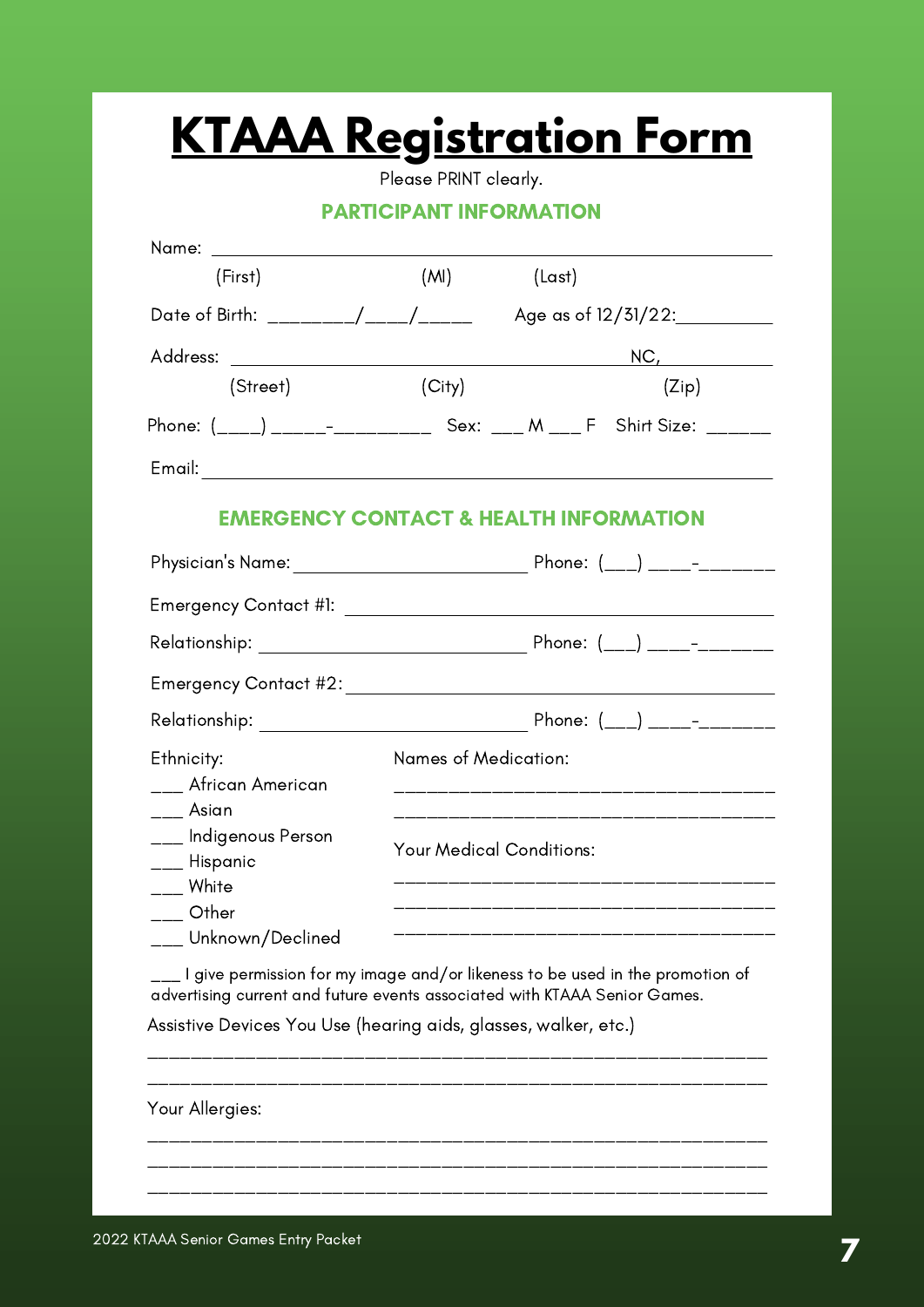Please PRINT clearly.

#### Name:

(First) (MI) (Last)

### SPORTS EVENTS

Please indicate the events in which you would like to participate. Refer to events schedule for date, time, and event sites. Early Bird Deadline: February 25, 2022; Regular Deadline: March 11, 2022. All events are offered at State Finals.

| <b>Individual Sports</b>      | <u>Track &amp; Field Events</u> | <b>Badminton</b>                  |
|-------------------------------|---------------------------------|-----------------------------------|
| ___ Basketball Shooting       | ___ 50 M Dash                   | ___ Singles                       |
| ___ Billiards                 | $\frac{1}{2}$ 100 M Dash        | ___ Doubles: (Partner/Age)        |
| ___ Bocce                     | ___ 200 M Dash                  | ______________/____               |
| ___ Cornhole                  | ___ 400 M Dash                  | ___ Mixed Doubles:                |
| ___ Croquet                   | ___ 800 M Dash                  | _______________/____              |
| ___ Football Throw            | ___ 1500 M Dash                 |                                   |
| ___ Fun Walk                  | $\frac{1}{2}$ 1500 M Power Walk | <b>Bowling</b>                    |
| $\overline{\phantom{a}}$ Golf | ___ 5K Power Walk               | ___ Singles                       |
| <sub>___</sub> Mini Golf      | $\frac{1}{2}$ Discus            | ___ Doubles: (Partner/Age)        |
| <sub>___</sub> _ Horseshoes   | ___ Running Long Jump           | _______________/____              |
| ___ Shuffleboard              | ___ Standing Long Jump          | ___ Mixed Doubles:                |
| ___ Softball Throw            | $\frac{1}{1}$ Shot Put          | _______________/____              |
| <sub>___</sub> Table Tennis   | ___ 5K Road Race                |                                   |
| ___ 5K Cycling                | ___ 10K Road Race               | <b>Tennis</b>                     |
| <sub>___</sub> 10K Cycling    |                                 | $\frac{1}{1}$ Singles             |
| ___ 1 Mile Cycling            | <b>Pickleball</b>               |                                   |
| ___ 1 Mile Recumbent Bike     |                                 | ___ Doubles: (Partner/Age)        |
| ___ 5K Recumbent Bike         | ___ Singles                     |                                   |
| ___ 10K Recumbent Bike        |                                 |                                   |
|                               |                                 |                                   |
| Table Tennis                  | ___ Mixed Doubles               |                                   |
| <sub>__</sub> _ Singles       |                                 | <b>Swimming</b>                   |
| Doubles (Partner/Age)         |                                 | $\frac{1}{100}$ 50 Yd Back Stroke |
|                               |                                 | ___ 50 Yd Breast Stroke           |
| <b>Mixed Doubles</b>          |                                 | ___ 50 Yd Butterfly               |
|                               |                                 | 50 Yd Free                        |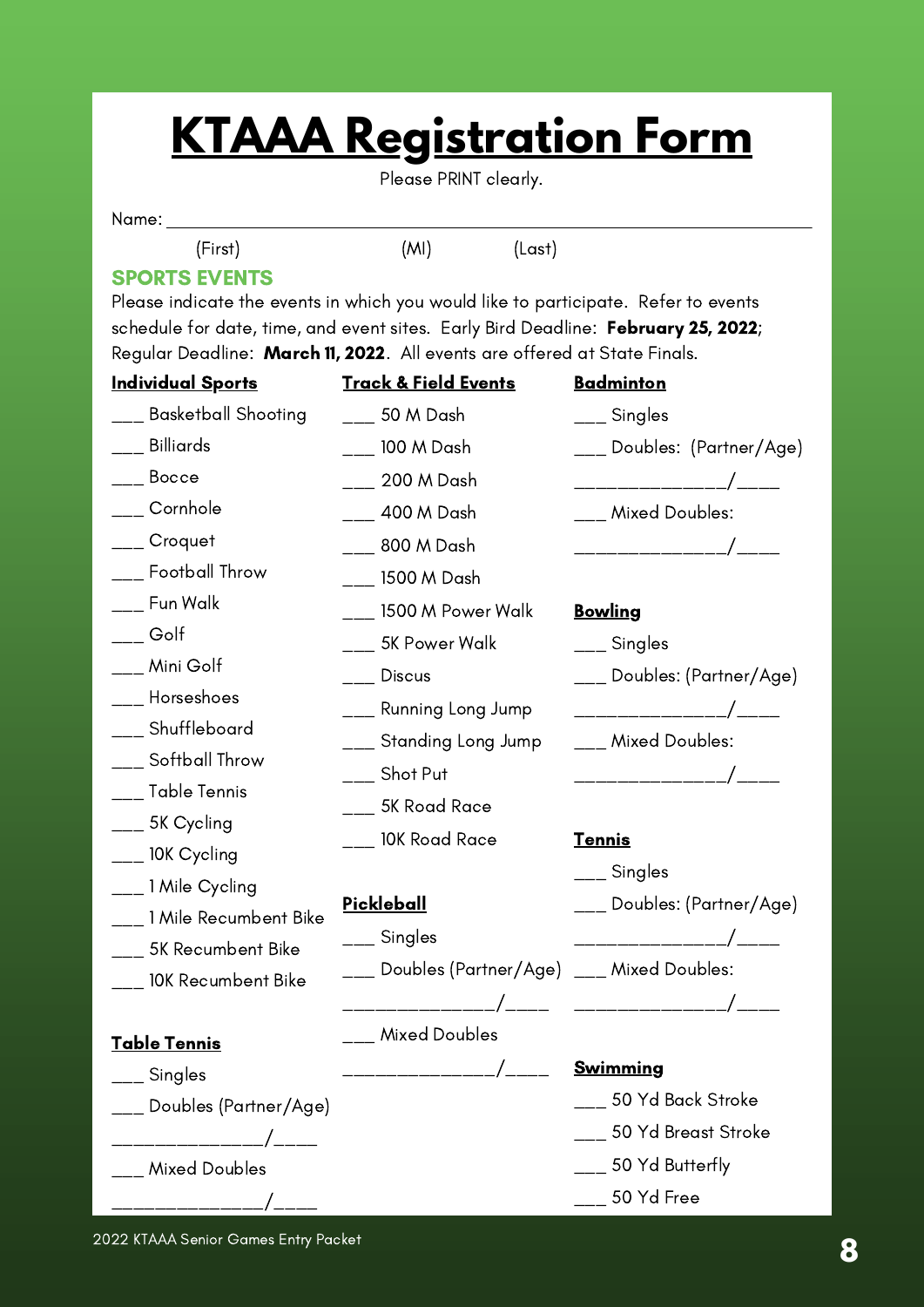Please PRINT clearly.

Name:

(First) (MI) (Last)

### SILVERARTS

Please indicate the events in which you would like to participate. A maximum number of two pieces per sub-category will be allowed. **Entries from previous** years are not eligible and will not be accepted. Registration Deadline: March 11, 2022.

> Visual Arts \_\_\_ Acrylics

#### **Heritage Arts**

- \_\_\_ Basket Weaving
- \_\_\_ Crocheting
- \_\_\_ Jewelry
- \_\_\_ Knitting
- \_\_\_ Needlework
- \_\_\_ Pottery
- \_\_\_ Quilting (by hand)
- \_\_\_ Stained Glass
- \_\_\_ Tole Painting
- \_\_\_ Weaving
- \_\_\_ Woodcarving
- \_\_\_ Wood Turning
- \_\_\_ Woodworking

#### Title of Heritage Arts

#### **Pieces**

- 
- 



1. \_\_\_\_\_\_\_\_\_\_\_\_\_\_\_\_\_\_ Name of Group/Act \_\_\_ Drawing  $\overline{\phantom{a}}$  Oil \_\_\_ Photography \_\_\_ Watercolor \_\_\_ Pastels \_\_\_ Sculpture \_\_\_ Mixed Media **Title of Visual Arts Pieces** \_\_\_ Vocal

\_\_\_\_\_\_\_\_\_\_\_\_\_\_\_\_\_ 2. \_\_\_\_\_\_\_\_\_\_\_\_\_\_\_\_\_\_\_\_\_

#### **Literary Arts**

1. \_\_\_\_\_\_\_\_\_\_\_\_\_\_\_\_\_\_\_\_\_\_ \_\_\_\_ Poem 2.\_\_\_\_\_\_\_\_\_\_\_\_\_\_\_\_\_\_\_\_\_ \_\_\_\_ Life Experience  $\overline{\phantom{a}}$  Essay (non autobiographical) \_\_\_ Short Story

#### Title of Literary Piece

1. \_\_\_\_\_\_\_\_\_\_\_\_\_\_\_\_\_\_\_\_\_\_\_ \_\_\_\_\_\_\_\_\_\_\_\_\_\_\_\_\_\_\_\_\_ 2.

#### Performing Arts

- Choose one of the categories below and answer the following related questions: \_\_\_ Comedy/Drama
- \_\_\_ Dance
- \_\_\_ Line Dance
- \_\_\_ Instrumental
- 
- 

#### Name of Accompanist

\_\_\_\_\_\_\_\_\_\_\_\_\_\_\_\_\_\_\_\_\_ Number of People in Group

\_\_\_\_\_\_\_\_\_\_\_\_\_\_\_\_\_\_\_\_\_

\_\_\_\_\_\_\_\_\_\_\_\_\_\_\_\_\_\_\_\_\_

#### Title of Piece

#### REMINDER: ALL SUBMITTED PIECES MUST BE TITLED.

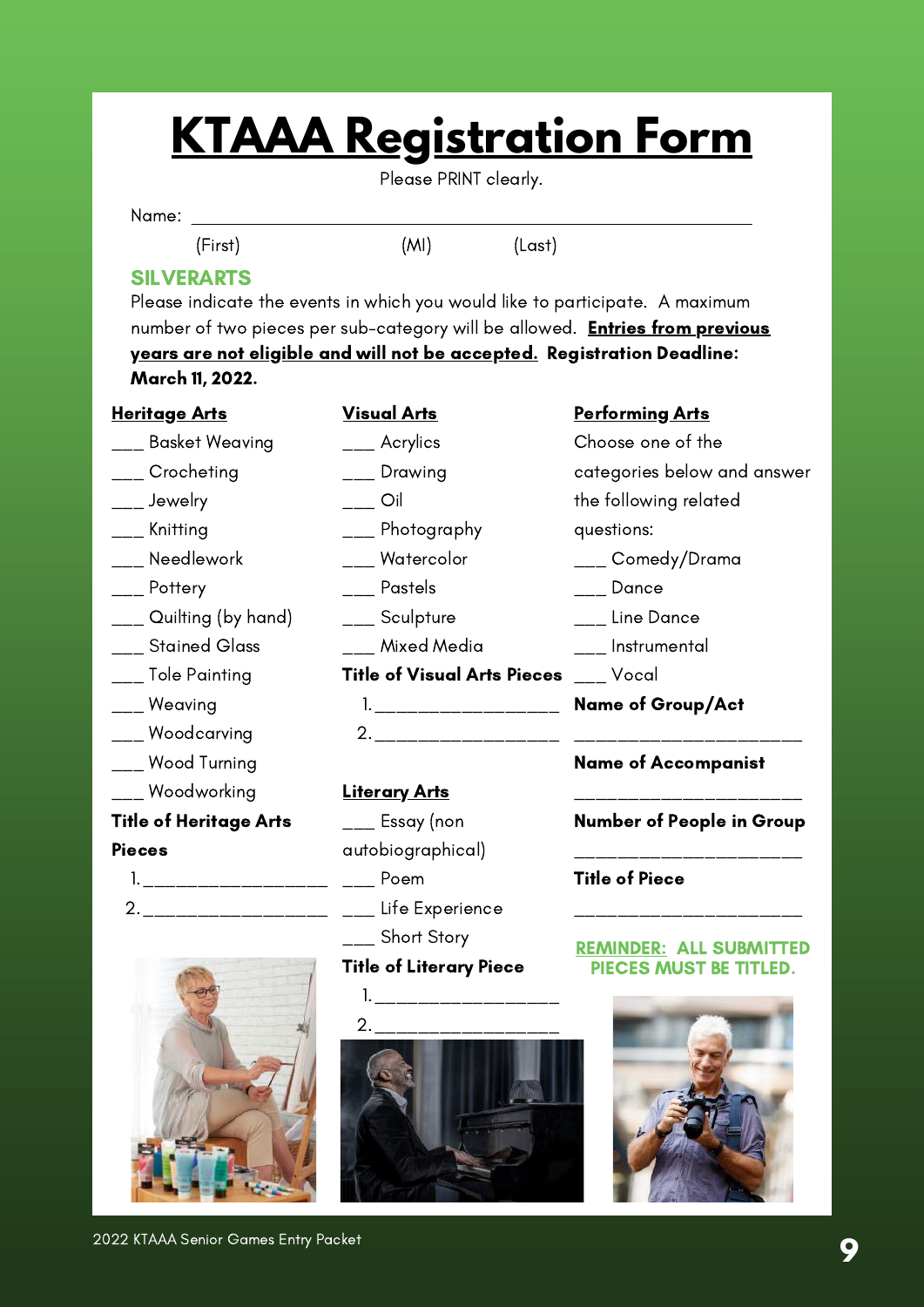Please PRINT clearly.

| Name: _________________________                                                                                                                               |      |        |                  |
|---------------------------------------------------------------------------------------------------------------------------------------------------------------|------|--------|------------------|
| (First)                                                                                                                                                       | (MI) | (Last) |                  |
| <b>FEE WORKSHEET</b>                                                                                                                                          |      |        |                  |
|                                                                                                                                                               |      |        |                  |
|                                                                                                                                                               |      |        |                  |
| Required for <b>all</b> participants & includes t-shirt, socks, invitation to Opening<br>Ceremonies, SilverArts Showcase, & Awards event<br><b>EVENT FEES</b> |      |        |                  |
| (Required <i>in addition to</i> the Entry Fee)                                                                                                                |      |        |                  |
|                                                                                                                                                               |      |        |                  |
|                                                                                                                                                               |      |        | $$27.00 = $$     |
|                                                                                                                                                               |      |        | $$3.00 = $$      |
| *Bowling price is for each event (i.e. singles + doubles = \$10.00)                                                                                           |      |        |                  |
| Make checks payable to: <b>Kerr-Tar COG</b>                                                                                                                   |      |        |                  |
| Date: Cash or Check #                                                                                                                                         |      |        | TOTAL AMOUNT: \$ |
|                                                                                                                                                               |      |        |                  |

#### LIABILITY WAIVER

In consideration of being allowed to participate in any way in the 2022 KTAAA Senior Games Athletic/Sports programs, and related events and activities, the undersigned acknowledges, appreciates, and agrees that:

- The risk of injury from the activities involved in this program is significant, including the 1. potential for permanent paralysis and death, and while particular rules, equipment, and personal discipline may reduce the risk, the risk of serious injury does exist; and,
- 2.I KNOWINGLY AND FREELY ASSUME ALL SUCH RISKS, both known and unknown, EVEN IF ARISING FROM THE NEGLIGENCE OF THE RELEASEES or others, and assume full responsibility for my participation; and,
- I willingly agree to comply with the stated and customary terms and conditions for 3. participation. If, however, I observe any unusual significant hazard during my presence or participation, I will remove myself from participation and bring such to the attention of the nearest official immediately; and I may be removed for negative sports conduct; and
- 4.I am in the necessary physical condition to participate in the registered activity(ies). I authorize the staff to seek emergency medical care on my behalf if needed. I will assume all costs associated with any such treatment; and
- I, for myself and on behalf of my heirs, assigns, personal representatives and next of kin, 5. HEREBY RELEASE AND HOLD HARMLESS the KTAAA Senior Games, their officers, officials, agents and/or employees, other participants, sponsoring agencies, sponsors, volunteers, advertisers, and, if applicable, owners and lessors of premises used to conduct the event ("Releasees"), WITH RESPECT TO ANY AND ALL INJURY, DISABILITY, DEATH, or loss or damage to person or property, incident to my involvement or participation in these programs, WHETHER ARISING FROM THE NEGLIGENCE OF THE RELEASEES OR OTHERWISE to the fullest extent permitted by law.

THE UNDERSIGNED HAS READ THE ABOVE WAIVER & RELEASE, UNDERSTANDS THAT S/HE HAS GIVEN UP SUBSTANTIAL RIGHTS BY SIGNING BELOW, & SIGNS IT VOLUNTARILY.

Signature Date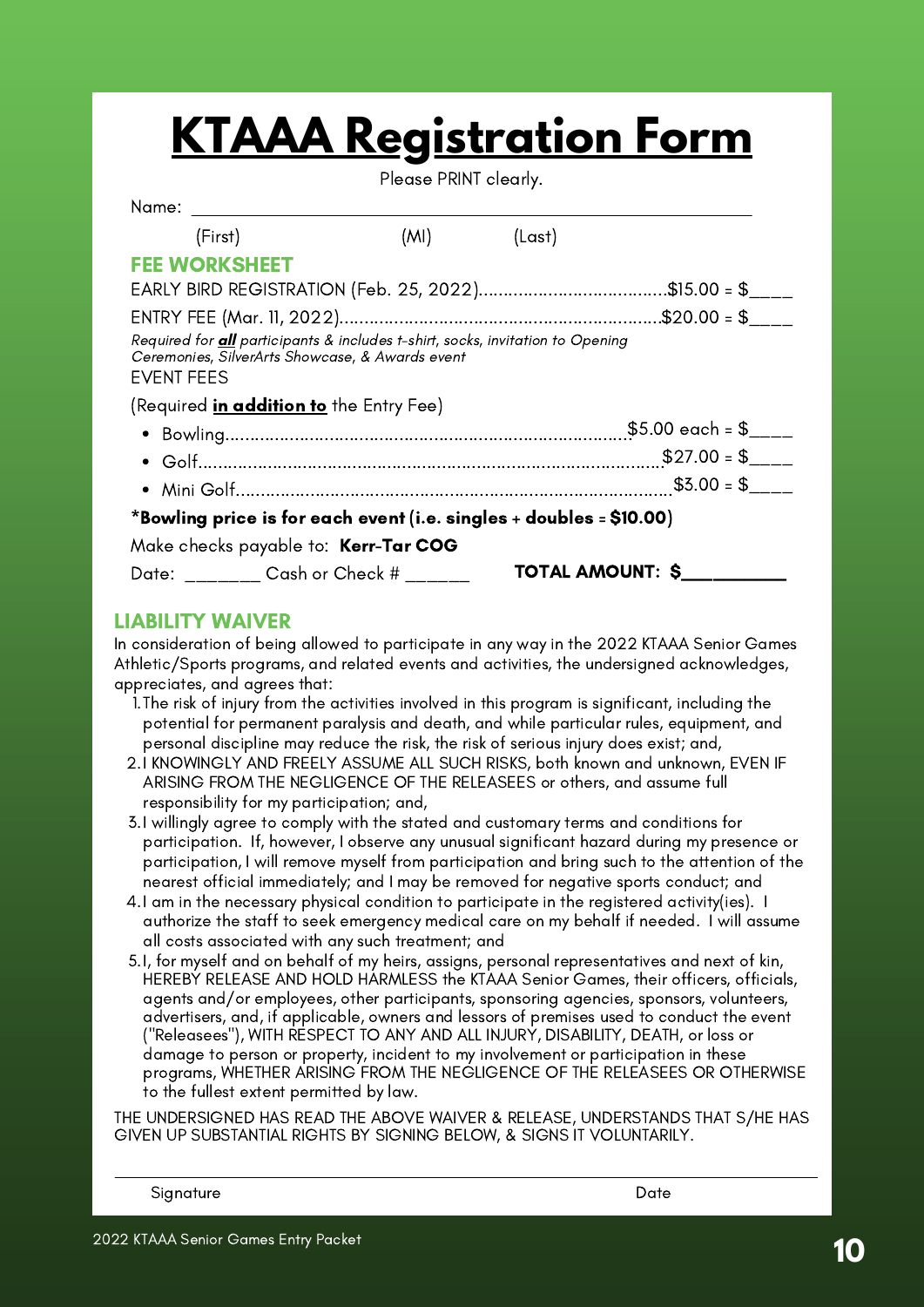## <span id="page-10-0"></span>**Sports & Events Information**



### **SCHEDULE**

Included on page 8 of this Entry Packet is the schedule for all KTAAA events. Please refer to this schedule to organize your week during local games.

### EQUIPMENT



Participants are required to provide their own equipment for Cycling, Golf, and Tennis (racket). At other event sites, equipment will be provided. If participants use their own equipment, it must meet the official standards. Appropriate athletic attire, including closed toe shoes are required at all events.

### DOUBLES EVENTS

Each partner must submit an individual Entry Form by the Early Bird Deadline of February 25, and no later than March 11, 2022 or neither can compete in that doubles event. Partners compete in the age category of the younger partner.

| <u>a sa san</u> |  |  |
|-----------------|--|--|
| n.              |  |  |
|                 |  |  |
|                 |  |  |

### RULES

All events will be conducted in accordance with the 2022 edition of the North Carolina Senior Games Official Rules Book. A copy of the official rules for each event will be at the event site.

### LUNCH

KTAAA Senior Games will only provide lunches for certain dates. Participants are asked to bring their own lunches on the other event days. Please check your schedule on page 8 of this packet. The days that lunch will be provided will be marked with an asterisk (\*).

### TRANSPORTATION

Each county will be coordinating transportation for athletes to event sites. Please contact your county agency for information regarding departure time and location, and if any fees apply. Please note that you may have to stay at the event site all day, or at least until your area's athletes have completed competition.

**\*Positive sports conduct is expected at all events from all participants. Anyone exhibiting negative sports conduct will be disqualified from that day's events.\***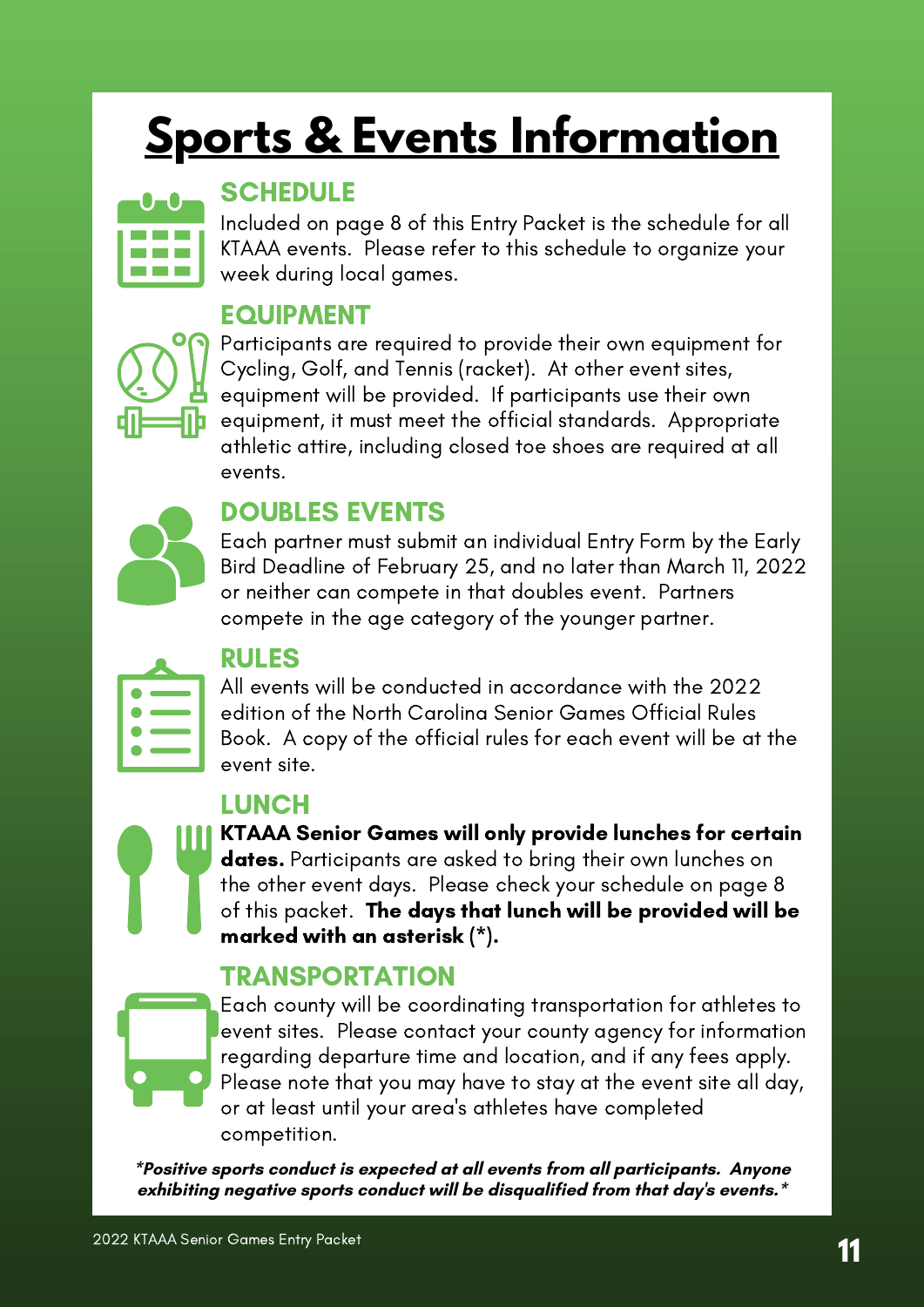## **Awards**

<span id="page-11-0"></span>Medals or ribbons will be awarded to the top three finishers in each age category (male & female divisions) of the athletic and SilverArts events. SIlverArts Exhibit, Performing Arts competition and Awards will be held on Thursday, May 19 at 10:00 am in Warren County.

# **Volunteer Opportunities**

Encourage your friends & family to volunteer at your local KTAAA games! Please feel free to contact the Aging Department, 252-436-2040 for more information.

## **Important Things to Note**

It is YOUR responsibility as a participant to check with your local Senior Games Coordinator immediately following your local Senior Games to determine if you qualified for State Finals and to get a State Finals Entry Packet if you do not have internet access. State Finals registration with <u>payment</u> and all required items must be received in the NCSG office in Raleigh by 11:59 pm on **August 1**! This deadline is strictly enforced in fairness to all and it is your responsibility to make sure you are registered.

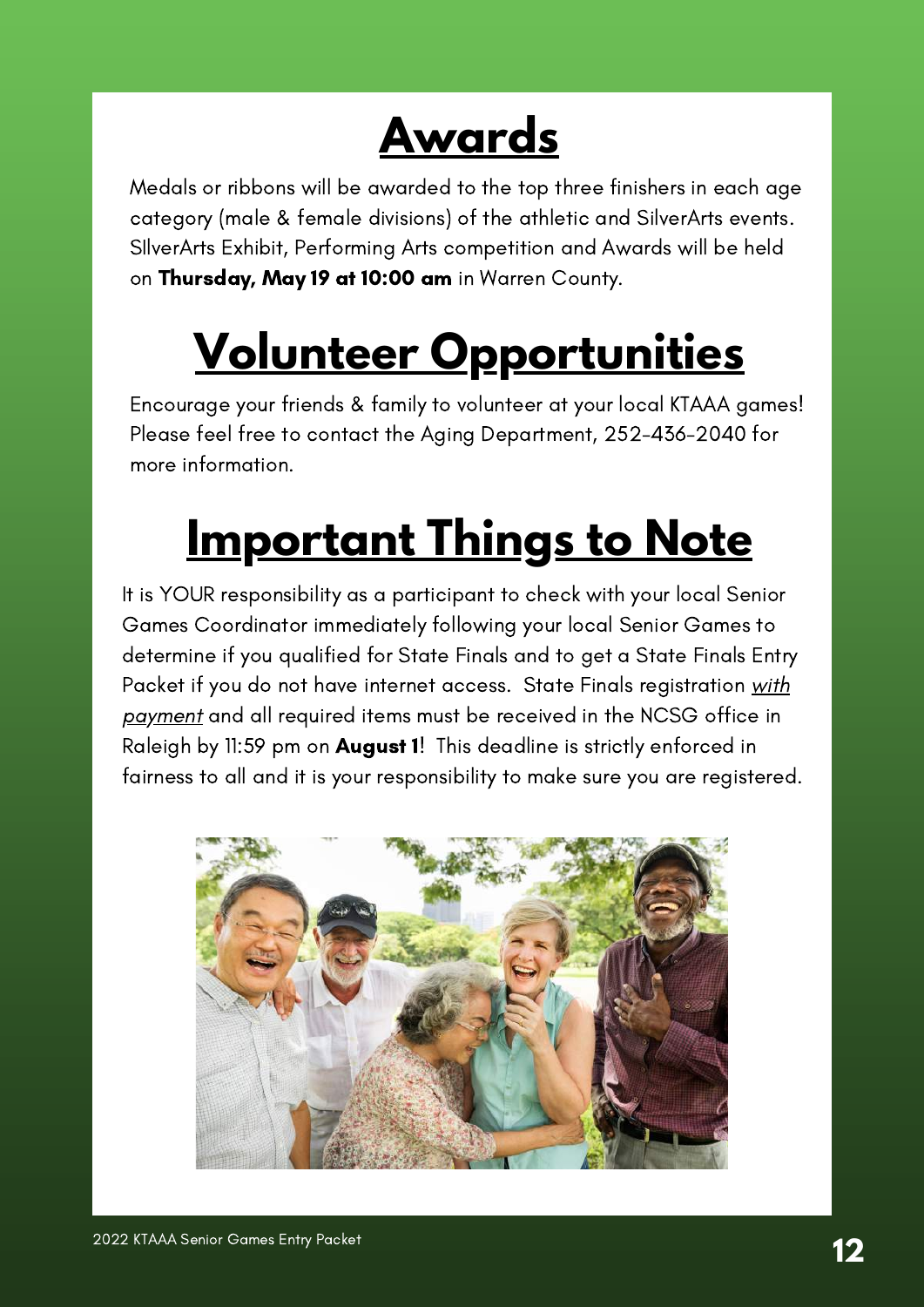## **NC State Finals**

<span id="page-12-0"></span>It's the athlete's responsibility to contact the KTAAA Local Coordinator to find out whether or not s/he qualifies for NC State Finals and to make arrangements to receive a State Finals Entry Packet. It is also the athlete's responsibility to mail the Entry Forms to the State Office. All State Finals Entry Forms must be received in the NCSG Office in Raleigh by 11:59 pm on August 1, 2022.

### \*This IS a qualifying year for National Senior Games\*

### **ELIGIBILITY**

To qualify to participate in State Finals sports events you must be a 1st, 2nd, or 3rd place winner in the event in your age group from a sanctioned local game. To participate in Golf, you must also meet a minimum performance score **and** finish in the top  $\overline{3}$  in your age group. The minimum performance score is available from your coordinator. To participate in the SilverStriders Fun Walk, you must have completed the Fun Walk at a local game. To participate in Literary Arts, you must be a 1st or 2nd place winner in that sub-category in your local games. Of the performing artists, only Best in Show will be eligible to compete in State Finals. 1st, 2nd, and 3rd place winners in Heritage and Visual Arts are eligible.

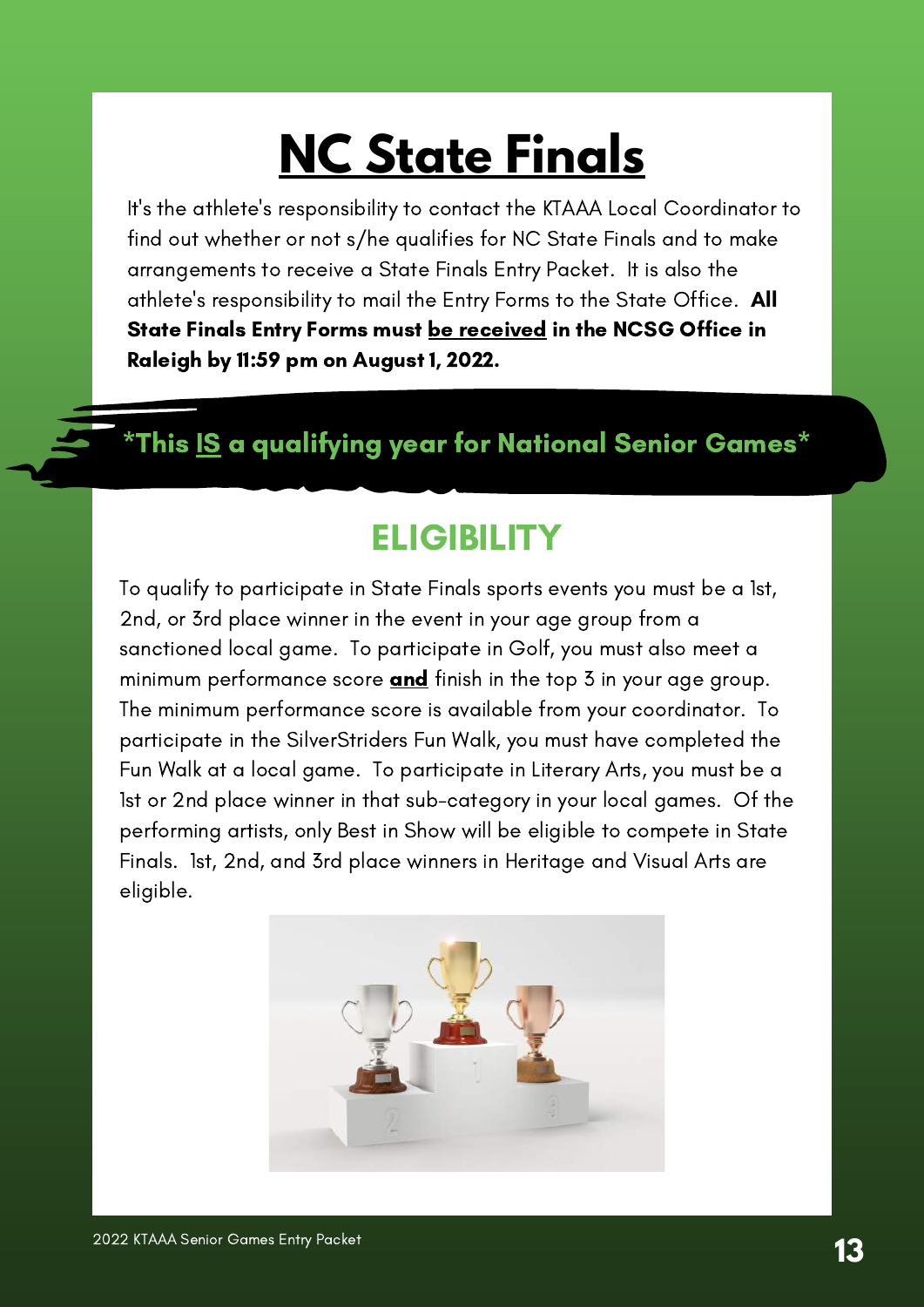## **2022 KTAAA Schedule**

<span id="page-13-0"></span>

| <b>FRIDAY, MARCH 25</b>                                                                      |            | *Lunch Provided                                        |
|----------------------------------------------------------------------------------------------|------------|--------------------------------------------------------|
| <b>Opening Ceremonies</b><br><b>Basketball Shooting</b><br>SilverStriders Fun Walk           | $10:00$ am | <b>Creedmoor Community Center</b><br>Granville County  |
| <b>TUESDAY, MARCH 29*</b>                                                                    |            |                                                        |
| Shuffleboard                                                                                 | $9:00$ am  | Huck Sansbury Gymnasium<br>Person County               |
| <b>FRIDAY, APRIL 1</b>                                                                       |            |                                                        |
| <b>Billiards</b>                                                                             | $9:00$ am  | Louisburg Senior Center<br>Louisburg                   |
| <b>MONDAY, APRIL 4*</b>                                                                      |            |                                                        |
| Golf                                                                                         | $9:00$ am  | The River Golf Course<br>Franklin County               |
| <b>WEDNESDAY, APRIL 6*</b>                                                                   |            |                                                        |
| Horseshoes                                                                                   | $9:00$ am  | D.N. Hix Complex<br><b>Granville County</b>            |
| <b>THURSDAY, APRIL 7*</b>                                                                    |            |                                                        |
| Badminton, Croquet, & Table Tennis                                                           | $9:00$ am  | <b>Aycock Recreation Center</b><br><b>Vance County</b> |
| <b>MONDAY, APRIL 11</b>                                                                      |            |                                                        |
| Bowling-Singles                                                                              | 10:00 am   | <b>Buffaloe Lanes North</b><br>Raleigh                 |
| <b>WEDNESDAY, APRIL 13</b>                                                                   |            |                                                        |
| Bowling-Doubles/Mixed                                                                        | $10:00$ am | <b>Buffaloe Lanes North</b><br>Raleigh                 |
| <b>TUESDAY, APRIL 19</b>                                                                     |            |                                                        |
| Mini Golf                                                                                    | 12:00 pm   | Adventure Island<br>Vance County                       |
| <b>FRIDAY, APRIL 22*</b>                                                                     |            |                                                        |
| Cycling Events, Track Events,<br>Football & Softball Throw, Shot Put<br>& Discus, Long Jumps | $9:00$ am  | Warren County High School<br><b>Warren County</b>      |
| <b>TUESDAY, APRIL 26*</b>                                                                    |            |                                                        |
| Pickleball-Singles, Tennis-Singles,<br>Doubles, & Mixed Doubles                              | 10:00 am   | D.N. Hix Complex<br><b>Granville County</b>            |
| <b>FRIDAY, APRIL 29*</b>                                                                     |            |                                                        |
| Pickleball-Doubles & Mixed Doubles                                                           | $10:00$ am | John Graham Gymnasium<br><b>Warren County</b>          |
| <b>TUESDAY, MAY 3*</b>                                                                       |            |                                                        |
| Cornhole                                                                                     | $9:00$ am  | Aycock Recreation Center<br>Vance County               |
| <b>THURSDAY, MAY 5*</b>                                                                      |            |                                                        |
| <b>Bocce</b>                                                                                 | 9:00 am    | Huck Sansbury Gymnasium<br>Person County               |
| <b>TUESDAY, MAY 10</b>                                                                       |            |                                                        |
| <b>Swimming Events</b>                                                                       | $11:30$ am | Aycock Recreation Center<br>Vance County               |
| <b>THURSDAY, MAY 19</b>                                                                      |            |                                                        |
| Silver Arts & Awards                                                                         | $10:00$ am | Warren County                                          |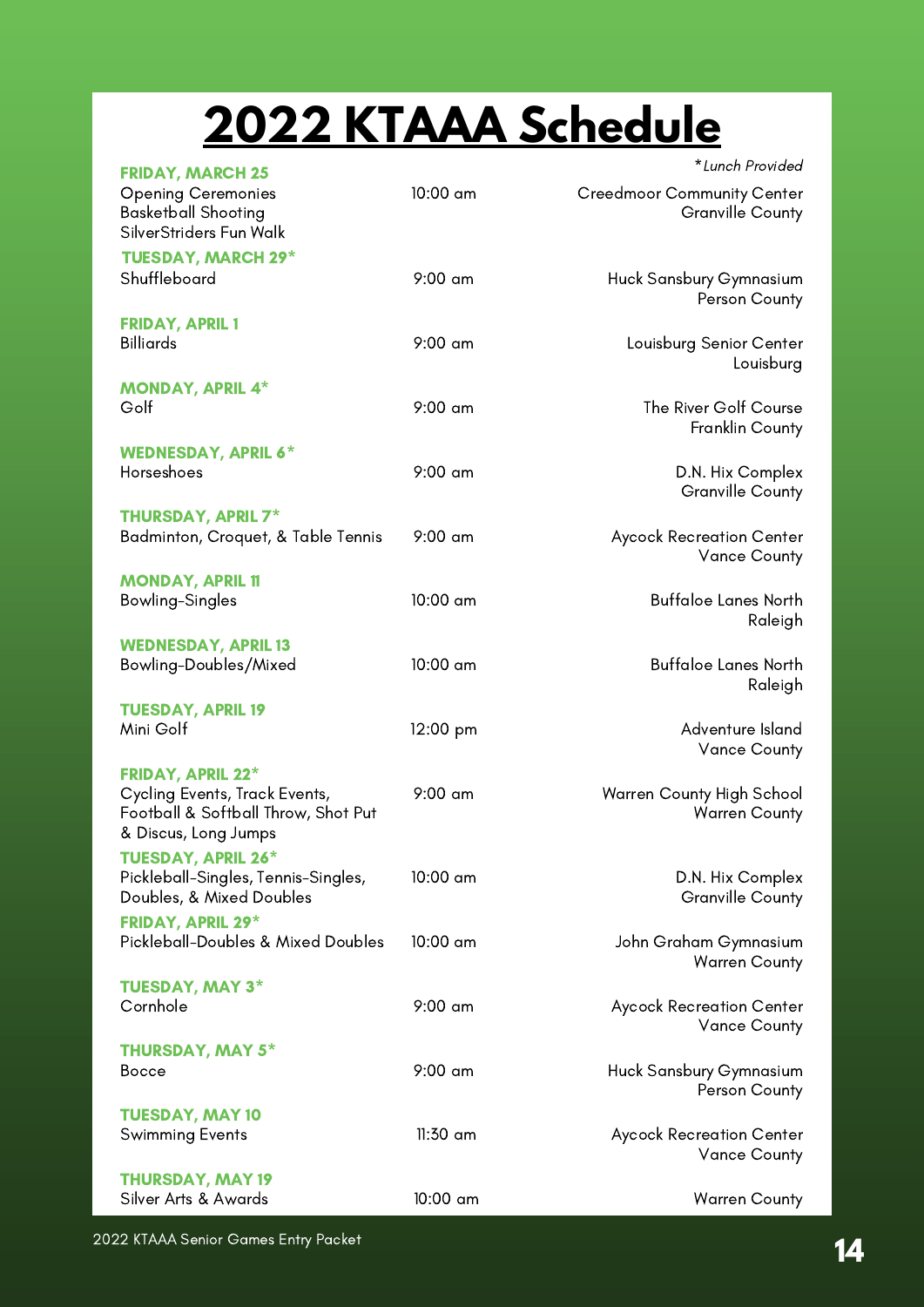## **Coordinating Agencies**

<span id="page-14-0"></span>Please remember to return your completed registration form to the Senior Center in your county by March 11, 2022! No late entry packets will be accepted for any reason.

| <b>FRANKLINTON SENIOR CENTER</b><br>602 East Mason St., Franklinton, NC 27525                           |                    | 919-494-5611 |
|---------------------------------------------------------------------------------------------------------|--------------------|--------------|
| <b>GRANVILLE CO. SENIOR SERVICES</b><br>107 Lanier St., PO Box 1287, Oxford, NC 27565                   |                    | 919-693-1930 |
| <b>VANCE CO. SENIOR CENTER</b><br>126 S. Garnett St., Henderson, NC 27536                               |                    | 252-430-0257 |
| <b>WARREN CO. SENIOR CENTER</b><br>435 W. Franklin St., Warrenton, NC 27589                             |                    | 252-257-3111 |
| <b>PERSON CO. SENIOR CENTER</b><br>87 Semora Rd., Roxboro, NC 27573                                     |                    | 336-599-7484 |
| <b>LOUISBURG SENIOR CENTER</b><br>279 S. Bickett Blvd., Suite 400, Louisburg, NC 27549                  |                    | 919-496-1131 |
| <b>FRANKLIN CO. PARKS &amp; RECREATION</b><br>499 Massenburg Baker Rd., Louisburg, NC 27549             |                    | 919-496-6624 |
| <b>FRANKLINTON PARKS &amp; RECREATION</b><br>101 N. Main St., Franklinton, NC 27525                     |                    | 919-690-9516 |
| <b>SOUTH GRANVILLE SENIOR CENTER</b><br>114 Douglas Dr., PO Box 766, Creedmoor, NC 27522                |                    | 919-528-0848 |
| <b>NORTH GRANVILLE SENIOR CENTER</b><br>318 Hwy. 15 South, Stovall, NC 27582                            |                    | 919-693-3383 |
| <b>CREEDMOOR COMMUNITY CENTER</b><br>108 East Wilton Ave., Creedmoor, NC 27522                          |                    | 919-764-1005 |
| <b>OXFORD PARKS &amp; RECREATION</b><br>313 E. Spring St., Oxford, NC 27565                             |                    | 919-603-1135 |
| PERSON CO. RECREATION, ARTS, & PARKS DEPARTMENT<br>303 S. Morgan St., Annex Building, Roxboro, NC 27573 |                    | 336-330-2302 |
| <b>AYCOCK RECREATION CENTER</b><br>307 Carey Chapel Rd., Henderson, NC 27537                            |                    | 252-492-9400 |
| <b>WARREN CO. PARKS &amp; RECREATION</b><br>113 Wilcox St., Warrenton, NC 27589                         |                    | 252-257-2272 |
| Local Coordinator:                                                                                      | Alexandra Robinson | 336-599-7484 |
| SilverArts Coordinator:                                                                                 | Thomosa Dixon      | 252-257-3111 |
| Sporting Event Coordinator: Oliver Greene                                                               |                    | 919-496-6624 |